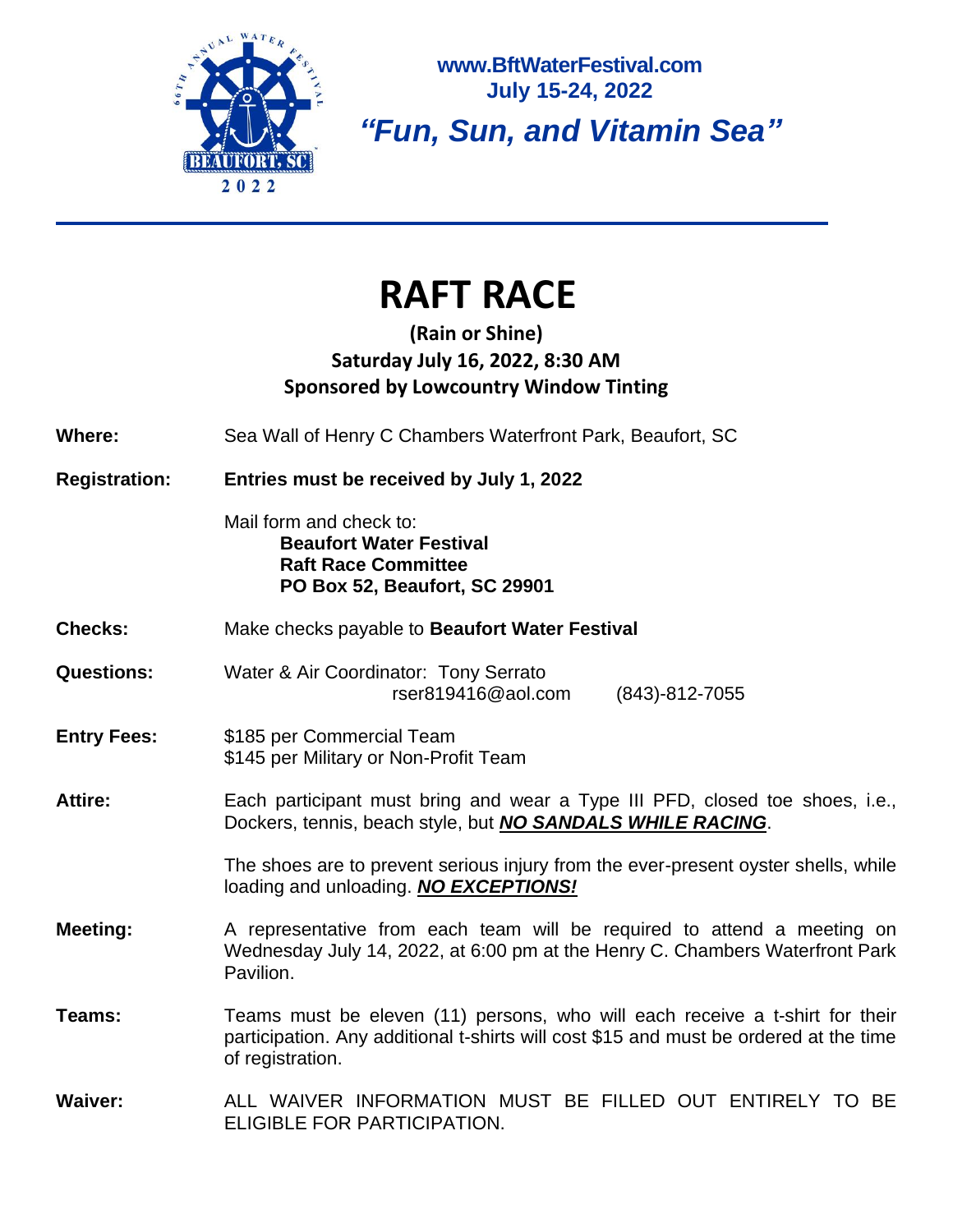# **RAFT RACE REGISTRATION**

| Division: $\Box$ Commercial $\Box$ Military $\Box$ Non-Profit                                                                |                                                             |
|------------------------------------------------------------------------------------------------------------------------------|-------------------------------------------------------------|
|                                                                                                                              |                                                             |
| Mailing Address: <u>Street Street City</u> City State Zip                                                                    |                                                             |
|                                                                                                                              |                                                             |
| Daytime Phone: ___________________________________                                                                           | Evening Phone: _____________________                        |
| List of Participants:                                                                                                        | <b>T-Shirt Size</b>                                         |
| 1.<br><u> 1989 - Johann Stein, mars an deus Amerikaansk kommunister (</u>                                                    |                                                             |
| 2.<br><u> 1989 - Johann Barn, mars and de Branch Barn, mars and de Branch Barn, mars and de Branch Barn, mars and de Br</u>  |                                                             |
| 3.<br><u> 1989 - Jan Stern Harry Harry Harry Harry Harry Harry Harry Harry Harry Harry Harry Harry Harry Harry Harry Ha</u>  | <u> 1989 - Johann Stoff, Amerikaansk politiker (</u>        |
| 4.<br><u> 1989 - Johann Barn, fransk politik (d. 1989)</u>                                                                   |                                                             |
| 5.<br><u> 2000 - Andrea Andrew Maria (h. 1878).</u><br>6.                                                                    |                                                             |
| 7.<br><u> 1989 - Johann Barn, fransk politik (d. 1989)</u>                                                                   | <u> 1989 - Johann Barbara, martxa al III-lea (h. 1989).</u> |
| 8.<br><u> 1989 - Johann Stoff, deutscher Stoffen und der Stoffen und der Stoffen und der Stoffen und der Stoffen und der</u> |                                                             |
| 9.                                                                                                                           |                                                             |
|                                                                                                                              |                                                             |
|                                                                                                                              |                                                             |
|                                                                                                                              |                                                             |
|                                                                                                                              |                                                             |
| Additional Shirt Request FOR NON-ROWERS @\$15 EACH                                                                           |                                                             |
| Please indicate number of each size - S: ____ M: ___ L: ____ XL: ____ XXL: _____ Total: ________                             |                                                             |

In consideration of the acceptance of this entry, I, the undersigned representing my team participants, understand and have explained to each participant, that each assumes individual responsibility for any injury or accident that may occur during the event, and we hereby release and hold harmless the sponsors, promoters, Beaufort Water Festival and other persons and entities associated with the event from all injury or damage, whether it be caused by negligence of the sponsors, promoters, Beaufort Water Festival, its volunteers, promoters and other persons associated with this event or otherwise. Further, we hereby grant full permission to any and all usage of the foregoing to use photographs, videotapes, or other record of this event.

| Signature: | .<br>. |  |
|------------|--------|--|
|            |        |  |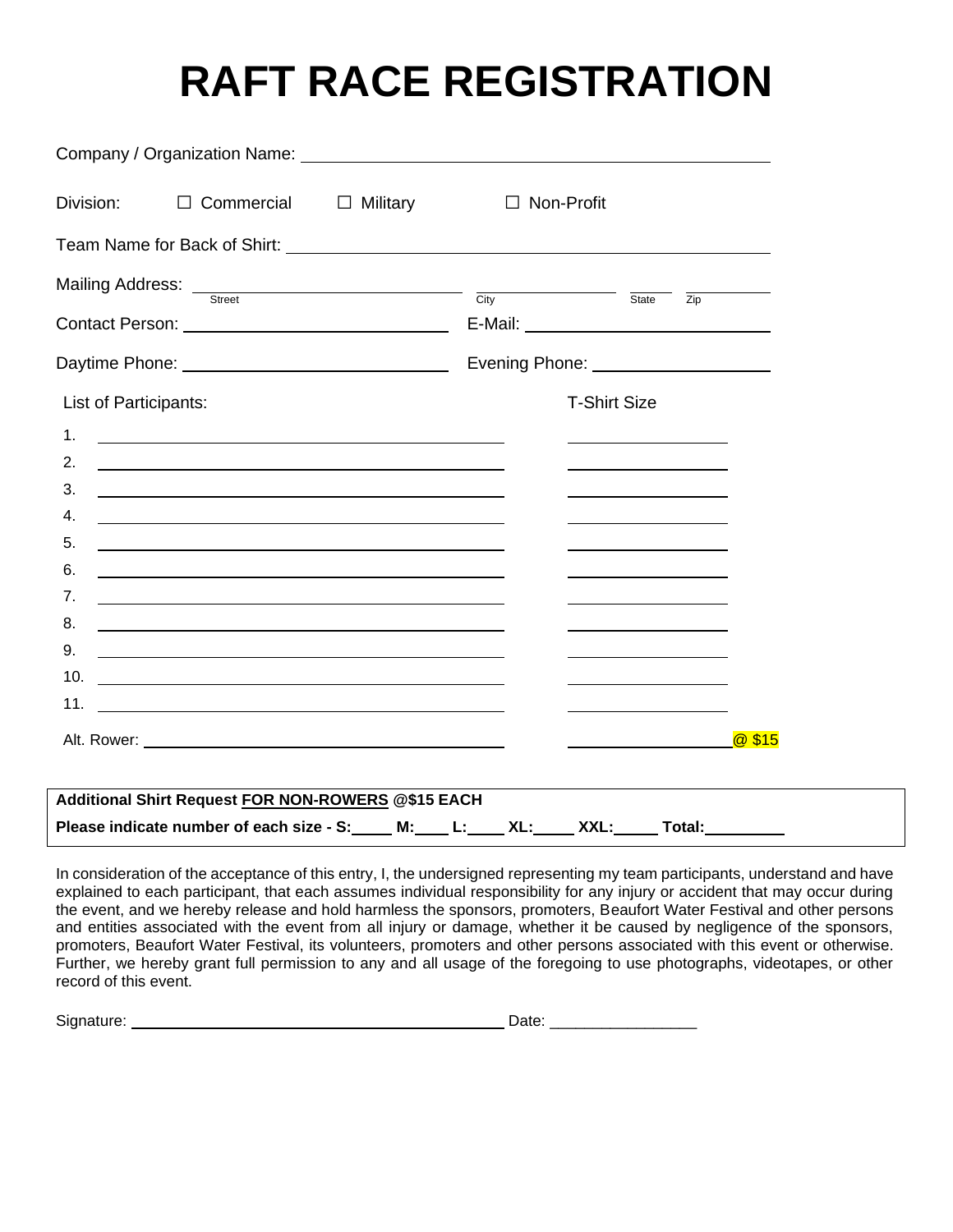#### **BEAUFORT WATER FESTIVAL**

#### **WAIVER/RELEASE FOR COMMUNICABLE DISEASES INCLUDING COVID-19**

#### ASSUMPTION OF RISK / WAIVER OF LIABILITY / INDEMNIFICATION AGREEMENT

In consideration of being allowed to participate in BEAUFORT WATER FESTIVAL (BWF) and related events and activities, the undersigned acknowledges, appreciates, and agrees that:

- 1. Participation includes possible exposure to and illness from infectious diseases including but not limited to MRSA, influenza, and COVID-19. While particular rules and personal discipline may reduce this risk, the risk of serious illness and death does exist; and,
- 2. I KNOWINGLY AND FREELY ASSUME ALL SUCH RISKS, both known and unknown, EVEN IF ARISING FROM THE NEGLIGENCE OF THE RELEASEES or others, and assume full responsibility for my participation; and,
- 3. I willingly agree to comply with the stated and customary terms and conditions for participation as regards protection against infectious diseases. If, however, I observe and any unusual or significant hazard during my presence or participation, I will remove myself from participation and bring such to the attention of the nearest BWF official immediately; and,
- 4. I, for myself and on behalf of my heirs, assigns, personal representatives and next of kin, HEREBY RELEASE AND HOLD HARMLESS BEAUFORT WATER FESTIVAL their officers, officials, agents, Coordinators, Directors, volunteers and/or employees, other participants, sponsoring agencies, sponsors, advertisers, and if applicable, owners and lessors of premises used to conduct the event ("RELEASEES"), WITH RESPECT TO ANY AND ALL ILLNESS, DISABILITY, DEATH, or loss or damage to person or property, WHETHER ARISING FROM THE NEGLIGENCE OF RELEASEES OR OTHERWISE, to the fullest extent permitted by law.

#### **I HAVE READ THIS RELEASE OF LIABILITY AND ASSUMPTION OF RISK AGREEMENT, FULLY UNDERSTAND ITS TERMS, UNDERSTAND THAT I HAVE GIVEN UP SUBSTANTIAL RIGHTS BY SIGNING IT, AND SIGN IF FREELY AND VOLUNTARILY WITHOUT ANY INDUCEMENT.**

| Name of Participant | Signature | Date |
|---------------------|-----------|------|
| $\overline{1}$ .    |           |      |
| $\overline{2}$ .    |           |      |
| $\overline{3}$ .    |           |      |
| $\overline{4}$ .    |           |      |
| $\overline{5}$ .    |           |      |
| $\overline{6}$ .    |           |      |
| $\overline{7}$ .    |           |      |
| $\overline{8}$ .    |           |      |
| 9.                  |           |      |
| 10.                 |           |      |
| $\overline{11}$ .   |           |      |
| ALT.                |           |      |